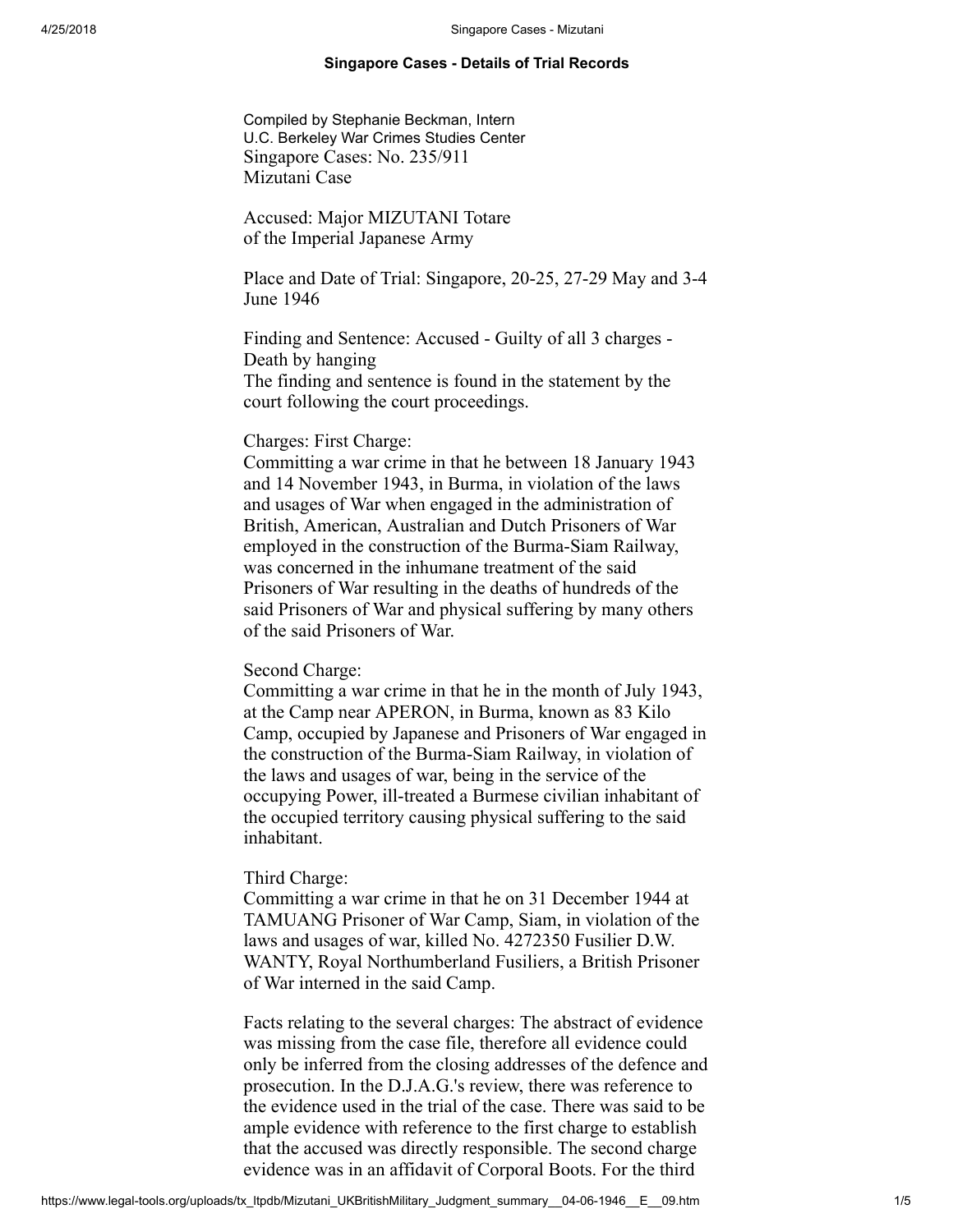charge, eyewitness testimonies as well as affidavit evidence was used.

Accused handling of the charge: The accused said that he had neither ill-treated nor ordered the ill-treatment of any of the prisoners, that their living conditions and shortages of food and medical supplies were due to circumstances beyond his control and that he was constantly harassed by the demands of the Railway Engineers to provide sufficient numbers for the working parties on the Railway. He attempted to show that he had made efforts to provide extra food and medical supplies for the prisoners.

The accused denied the second charge saying that he did not remember ever having ill-treated any Burmese civilians within his camp.

Regarding the third charge he admitted having shot Wanty but said that he did so because Wanty was trying to escape.

Main issues of the case raised by prosecution and defence:

The defence and prosecution organized their closing addresses dealing with each charge separately and therefore the issues of the case shall also be organized that way.

A. First charge:

1) Victim of conditions

The defence argued strongly that the accused was a victim of conditions. He was a victim of the conditions of climate, ravages of illnesses and the acts of a strict military discipline over which he had no control. The defence argued that these were the real underlying causes.

The accused was the Commander of the 5th Branch Camp, but the camp staff should not bear the whole responsibility for deaths of POWs that occurred because they were constantly handicapped by conditions outside the camp over which they had no control. When the camp came under the direct command of the 5th Railway Regiment, conditions worsened considerably. The 5th Railway Regiment made impossible demands, which the accused was not in the position to refuse. The movement of sick POWs from the 100 Kilo Camp to the 80 Kilo Camp and forcing the sick POWs to work was ordered by the Commanding Officer of the 5th Railway Regiment. Therefore the actual responsibility should be charged against the higher authorities, who had commanded the accused. Work conditions were harsher also due to monsoon season. Therefore in many instances the accused had been forced to yield to the almost impossible orders of the 5th Railway Regiment with detrimental effects to the POWs. The supply of foodstuffs, medical stores and accommodation were the responsibility of HQ 42 Transit Camp Management, and other branches of the army, which were separate from the 5th Branch Camp. The 5th Branch Camp could not obtain sufficient foodstuffs, medical supplies and proper accommodation. Other foodstuffs and medical supplies,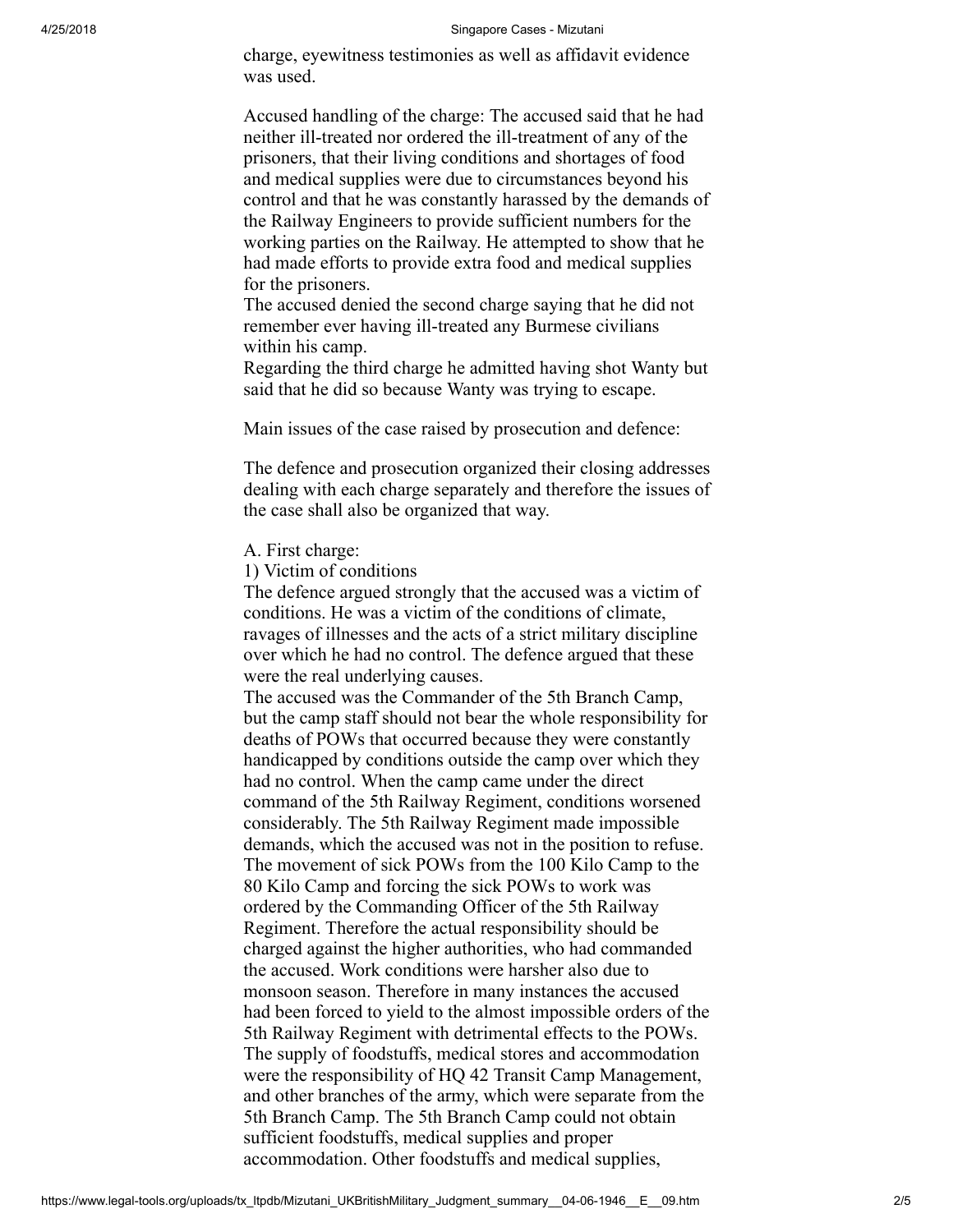which had been prepared for the POWs by the accused in Singapore, were all lost during the bombing and sinking of the ship. The peak of monsoon season also interrupted the supply of food and medical supplies.

The prosecution did not bring up the fact that the accused was a victim of conditions, as they were trying their best to prove his guilt.

2) Efforts made for the Prisoners of War The defence argued that the accused did all humanly possible to alleviate the conditions of the Prisoners of War. In one incident, the accused directed his subordinates and managed to save about 965 Prisoners of War. The following day he risked his life to save the life of another Australian Prisoner of War. This showed that he bore no bad feeling towards the prisoners. The accused also dispatched the best POW Medical Officer to look after the POW patients. When there was not a sufficient food supply, the accused established a liaison office of the 5th Branch so that he could do all in his power to obtain these foodstuffs. When a sufficient supply of medical supplies could not be obtained, the accused supplemented them by issuing preventive solutions.

The prosecution argued that the accused made no effort for the Prisoners of War and neglected their needs. The affidavits of medical officers held the accused responsible or the great majority of deaths that did occur, and also said that the majority of those diseases were preventable. They submitted that there was no convincing explanation of the accused's failure to obtain medical supplies or an explanation of why the Prisoners of War failed to gain the advantage of those medical supplies. They argued that it was in the accused's power to obtain the simple treatment of food and rest, which would have made a difference in the number of deaths which occurred. They argued that all that happened could have been prevented.

# 3) Evidence

The defence did not think that the prosecution's evidence was sufficient. They only had 3 witnesses, who had no direct connection with the charge, and the rest was documentary evidence. They claimed that the prosecution attempted to overwhelm the Court by a flood of documentary evidence. They also argued that documentary evidence must always be considered as secondary evidence and no matter how much is presented must always be considered to be secondary in validity. They submitted that calling a witness to the stand was the best and only way to test the validity and accuracy of the evidence. Unfortunately, no such opportunity was given in this case, hence the defence questioned the validity of the evidence. They also argued that the documentary evidence was full of distortion, contradiction and exaggeration and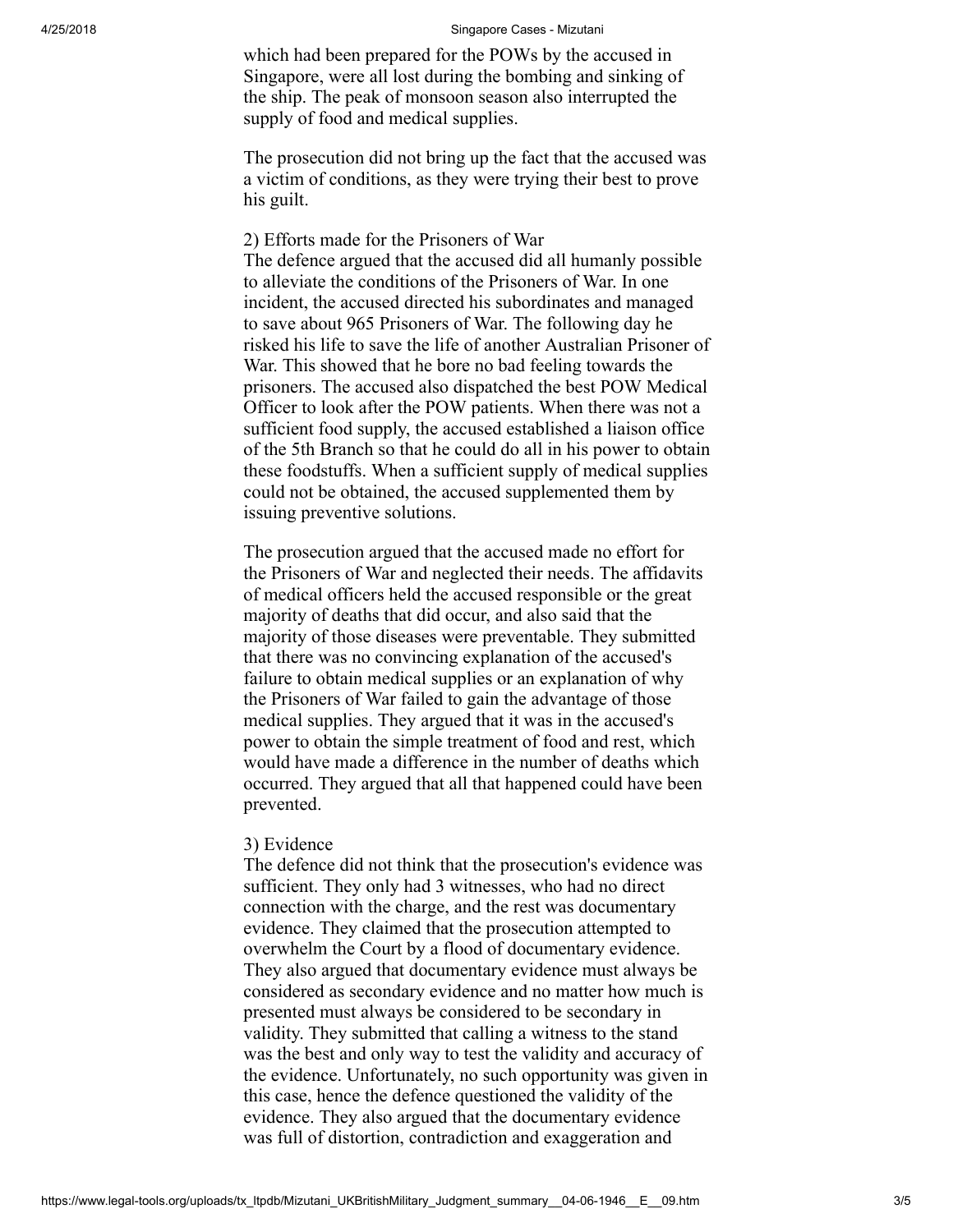hence not reliable. In conclusion, the evidence of the accused was totally devoid of value and reliability.

The prosecution argued against the defence and said that due to the nature of the affidavits, with some 30 witnesses writing in different places, of different nationalities, and at different times, it is impossible that they should very largely, if not altogether, arrive at the same "distortions, contradictions and exaggerations." The prosecution argued that the evidence satisfied that the accused had been concerned in inhumane treatment and physical suffering, was which caused to many Prisoners of War. They also mentioned the affidavits of medical officers, which held the Accused responsible for the great majority of deaths as reliable evidence.

B. Second charge

1) Evidence

The defence argued that the only thing that appeared to support the second charge against the accused is merely a few lines in the Affidavit of Cpl. Boots. They argued that it was not possible to rest the case on such meager evidence. They also argued that out of more than 40 documentary evidence tendered by the Prosecution there was not one to substantiate Cpl. Boots' statement. The defence also argued that Cpl. Boots contained many untrue statements designed only to create an unfavourable impression of the accused and was devoid of validity as evidence.

The prosecution argued against the defence saying that one credible witness was sufficient in all cases as stated in the Manuel of Military Law. The prosecution brought up facts which proved that the witness was correct and therefore thoroughly reliable in his account of the incident.

- C. Third charge
- 1) Nature of the shooting

The defence argued that the shooting occurred as a punishment, because Wanty was caught after "lights out" with the intention to escape. The accused did not take careful aim when he shot Wanty and this indicated that the accused did not intend to murder Wanty. They submitted that the shooting was not done intentionally by the accused and was only a reflective action on the part of accused 1. However, the employment of firearms against prisoners attempting to escape was permitted in the Manuel of Military Law as well as in Japanese Military Regulations, so the action of the accused must be legal and defined as proper performance of his duty. Therefore the defence submitted that it was not a murder but an unfortunate accidental and automatic action due to a hallucination, which is evident from the fact that the rifle was fired without aiming.

The prosecution argued that the defence's claim about the accused thinking that Wanty was attempting to escape was unbelievable because the Accused himself admitted that